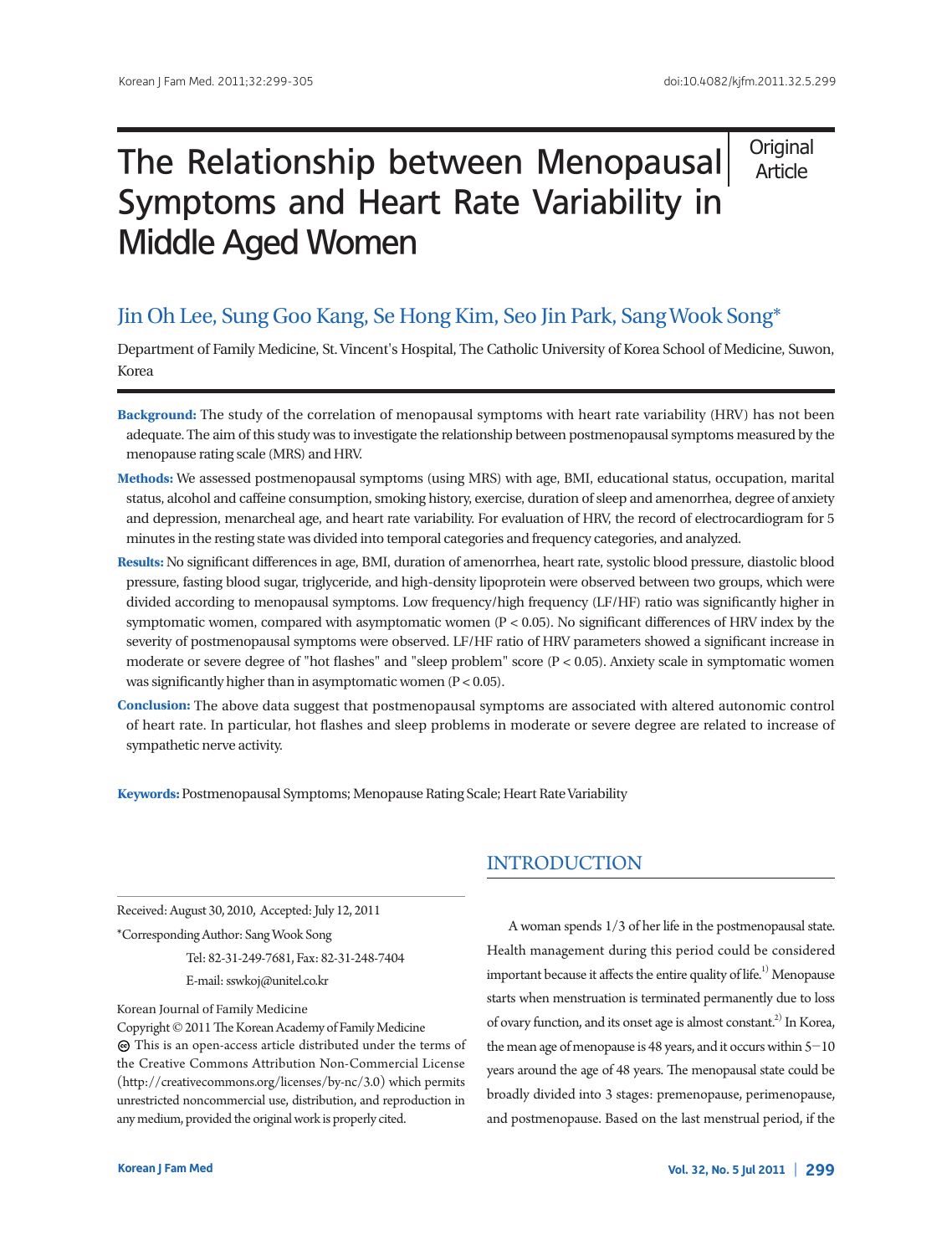period of amenorrhea is longer than 12 months, it is considered postmenopause. First 3 months of amenorrhea is considered premenopause. Perimenopause is amenorrhea of 3-12 months, and the volume or frequency of menstruation becomes irregular due to estrogen deficiency during perimenopause.<sup>3)</sup> Many women present with diverse physical as well as psychological symptoms during perimenopause and postmenopause. They are referred to as climacteric symptoms or menopausal symptoms.

According to the survey conducted by the Korean Society of Menopause, of 707 women who underwent natural menopause, 89% answered that they experienced menopausal symptoms or have symptoms currently.<sup>1)</sup> Such menopausal symptoms include hot flashes, irregular heart beats, insomnia, and fatigue, in addition to myalgia and arthralgia, decreased desire, mood changes, hypersensitivity, anxiety, depression, memory impairment, etc., and urogenital symptoms, such as dry vagina, dyspareusia, cystitis, urodynia, and urinary urgency.

To estimate such climacteric symptoms, questionnaire survey methods, such as the Greene<sup>4)</sup> menopause index, Kupperman index, and the menopause rating scale (MRS), etc. have been used.<sup>5)</sup> Questionnaire survey methods have advantages in that they could be simply and readily used for assessment of menopausal symptoms.

The basic cause of menopausal symptoms is the complex relationship of estrogen metabolism and the autonomic nervous system. Therefore, imbalance of the autonomic nervous system may correlate with menopausal symptoms. Disharmony of the autonomic nervous system could be evaluated by measurement of heart rate variability  $(HRV)$ .<sup>6)</sup> Heart rate variability is cyclic interval changes of the heart rate.<sup>7)</sup> This is the value that measures changes from one cardiac cycle to the next cycle or change of the RR interval with electrocardiogram. The activity level of the autonomic nervous system could be quantified by analysis of heart rate variability using power spectral analysis (time and frequency domain analysis).<sup>8)</sup>

Until now, study of the correlation of such menopausal symptoms with heart rate variability has not been adequate. In this study, the relationship of menopausal symptoms with heart rate variability was examined using a questionnaire survey method.

### METHODS

#### 1. Study Subjects and Periods

Among female patients who underwent physical examination at an university hospital or visited an outpatient clinic of the department of family from January 2010 to August 2010, this study was conducted on 51 patients whose amenorrhea was longer than 6 months, but less than 3 years. Of these, 15 patients were excluded because of following reasons: past experience of medications that may mediate an effect on HRB; hormone replacement therapy; total hysterectomy or bilateral oophrectomy; cases of thyroid disease; cases involving endocrine diseases such as diabetes, arrhythmia, cardiovascular disease; severe anemia with hemoglobin lower than 10 mg/dL; and cases involving a history of psychological disease such as insomnia, depression, or schizophrenia. The final number of study subjects was 36.

### 2. Study Methods

#### 1) The scale of menopausal symptoms

Data were collected by the subjects who agreed to participate in the study and filled out the questionnaire by themselves. Social and demographic characteristics of study subjects, and diseases currently under treatment, past surgical history, body mass index, education, profession, marital status, smoking, drinking, regular exercise, coffee drinking, sleeping hours, age of menarche, and the amenorrhea period were included in this questionnaire. In addition, for assessment of depression symptoms and anxiety symptoms, the hospital anxiety depression scale (HADS) was employed simultaneously.<sup>9)</sup> The MRS Korean version, was used to measure climacteric symptoms.<sup>10)</sup> The MRS has been used as an evaluation tool for screening of menopausal syndrome and treatments. This tool consists of items for total 11 symptoms, and previous diverse menopausal symptoms were divided into three categories: psychological domain, somato-vegetative domain, and urogenital domain.<sup>10)</sup> Each question has a severity scale of symptoms as none (0 point), slight (1 point), moderate (2 points), severe (3 points), or very severe (4 points). The total point is the sum of the points of each question, and it is distributed from a minimum of 0 to a maximum of 44 points.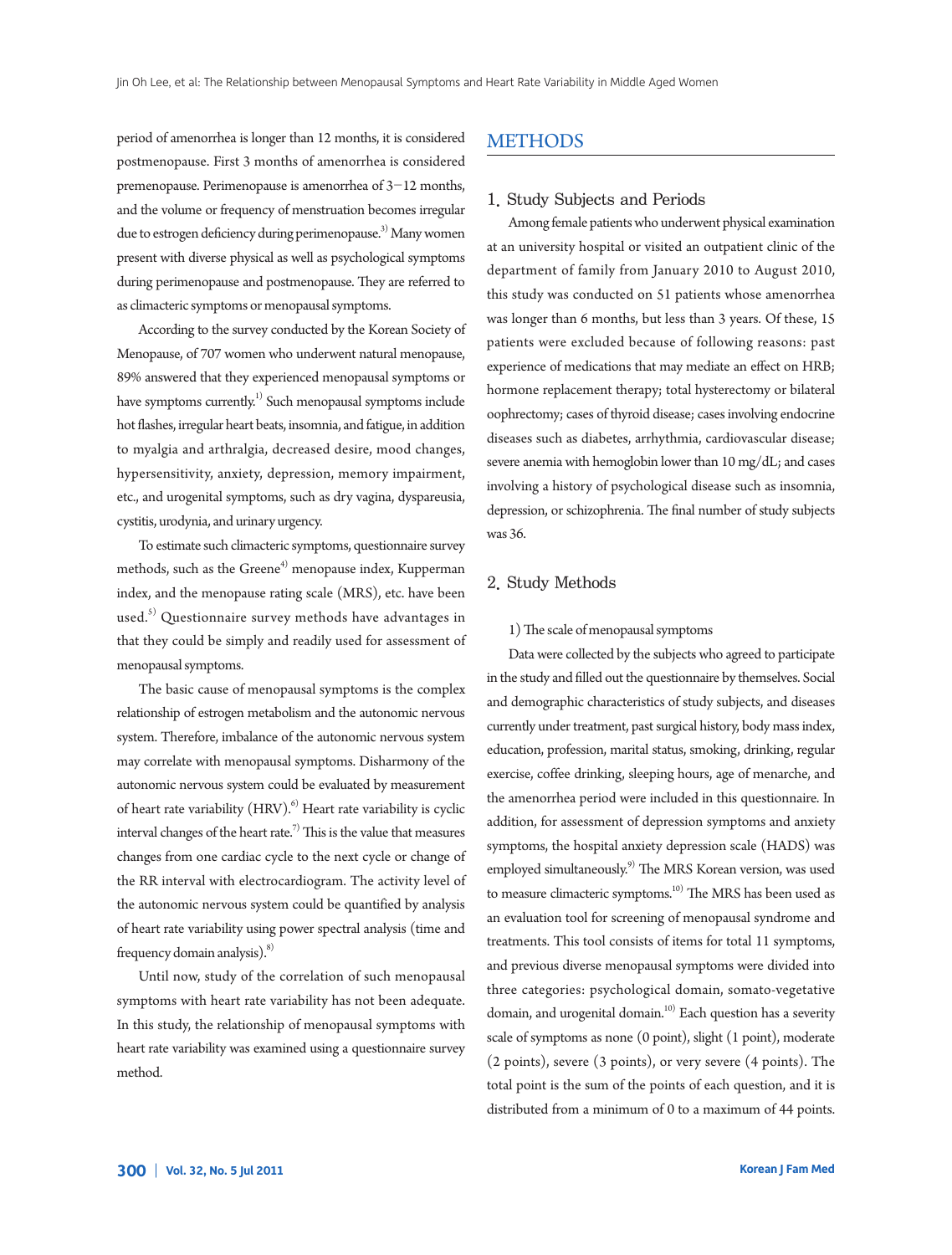Higher scores reflect severe levels of symptoms. The mean total score for Asians is 7.2 points, psychological symptoms is 2.9 points, physical symptoms is 3.3 points, and urogenital symptoms is 1.0 point. $10$ <sup>10)</sup> In our study, 5 points of the MRS was considered as the cut-off point, and scores higher than 5 points were classified into the group with menopausal symptoms. In addition, in regard to the severity of menopausal symptoms, 0-4 points were classified as the group with no/little symptoms,  $5-8$  points as the mild group, 9-16 points as the moderate group, and higher than 17 points as the severe group.<sup>10)</sup>

#### 2) Measurement of HRV

To control the influence of circadian rhythm, HRV was measured in the fasting condition, after 10 minutes of sufficient rest, and between 8 AM and 12 PM using the SA-2000E (Medicore, Seoul, Korea).<sup>11)</sup> Subjects were instructed not to drink alcohol on the day before measurement, and not to smoke on the day of measurement. For measurement, participants were seated on a chair, and an electrode was attached to the right wrist and the left ankle; measurement was performed for 5 minutes in the resting state.

For temporal analysis of the R-R interval change during a period of 5 minutes, we measuered the standard deviation of normal to normal intervals in milliseconds (SDNN), which simultaneously reflects the change caused by the parasympathetic system primarily and the square root of the mean squared differences of successive normal to normal intervals in milliseconds (RMSSD). As for the frequency category, the low frequency area (LF,  $0.04 - 0.15$  Hz), the high frequency area (HF, 0.15-0.4 Hz), and the LF/HF ratio were obtained, and statistically analyzed.

#### 3) Statistical analysis

For statistical analysis, the SPSS ver. 12.0 (SPSS Inc., Chicago, IL, USA) was used. Regularity was examined using the Shapiro-Wilk test, and, if it followed the normal distribution, the score difference among the groups was analyzed by t-test. For cases that did not follow the normal distribution, significance was examined by Mann-Whitney test. For comparison of the symptom severity, the non-parametric test Kruskal-Wallis test was applied. In each analysis, a P-value of <0.05 was considered statistically significant.

### RESULTS

#### 1. Characteristics of Study Subjects

The final number of study subjects was 36; housewives were most prevalent, and all were married.

The Cronbach α of MRS was 0.841. In the HADS, internal consistency of anxiety scale was 0.921, and internal consistency of depression scale was 0.670. According to the standard of MRS score, the group with menopausal symptoms included 26 patients (72.2%), and the group without menopausal symptoms included 10 patients (27.8%). The mean value of MRS index of the group with menopausal symptoms and the group without menopausal symptoms was 8.4 and 2.7, respectively. Age, body mass index, amount of coffee consumption, heart rate, blood pressure, fasting blood glucose, triglycerides, and HDL cholesterol value did not differ significantly. In the group with menopausal symptoms, sleep hours were less and anxiety trait was elevated in comparison with the group without menopausal symptoms  $(P < 0.05)$  (Table 1).

# 2. Association between the Presence or Absence and the Level of Menopausal Symptoms and **HRV**

The LF/HF ratio of the group with menopausal symptoms was found to be significantly higher than that of the group without menopausal symptoms (Table 2).

To examine the difference of HRV according to the level of climacteric symptoms, they were compared using the nonparametric Kruksal-Wallis test. HRV according to the level of climacteric symptoms did not show significant differences (Table 3).

### 3. Association between the Level of Hot Flashes and HRV

Subjects were divided into two groups; those with a lowerthan-mild level of hot flashes, and the group with a higherthan-moderate level of hot flashes. According to the results comparing differences of HRV index, the LF/HF ratio was found to be elevated in the group whose hot flashes were higher than moderate, and other indexes of HRV between the two groups did not differ (Table 4).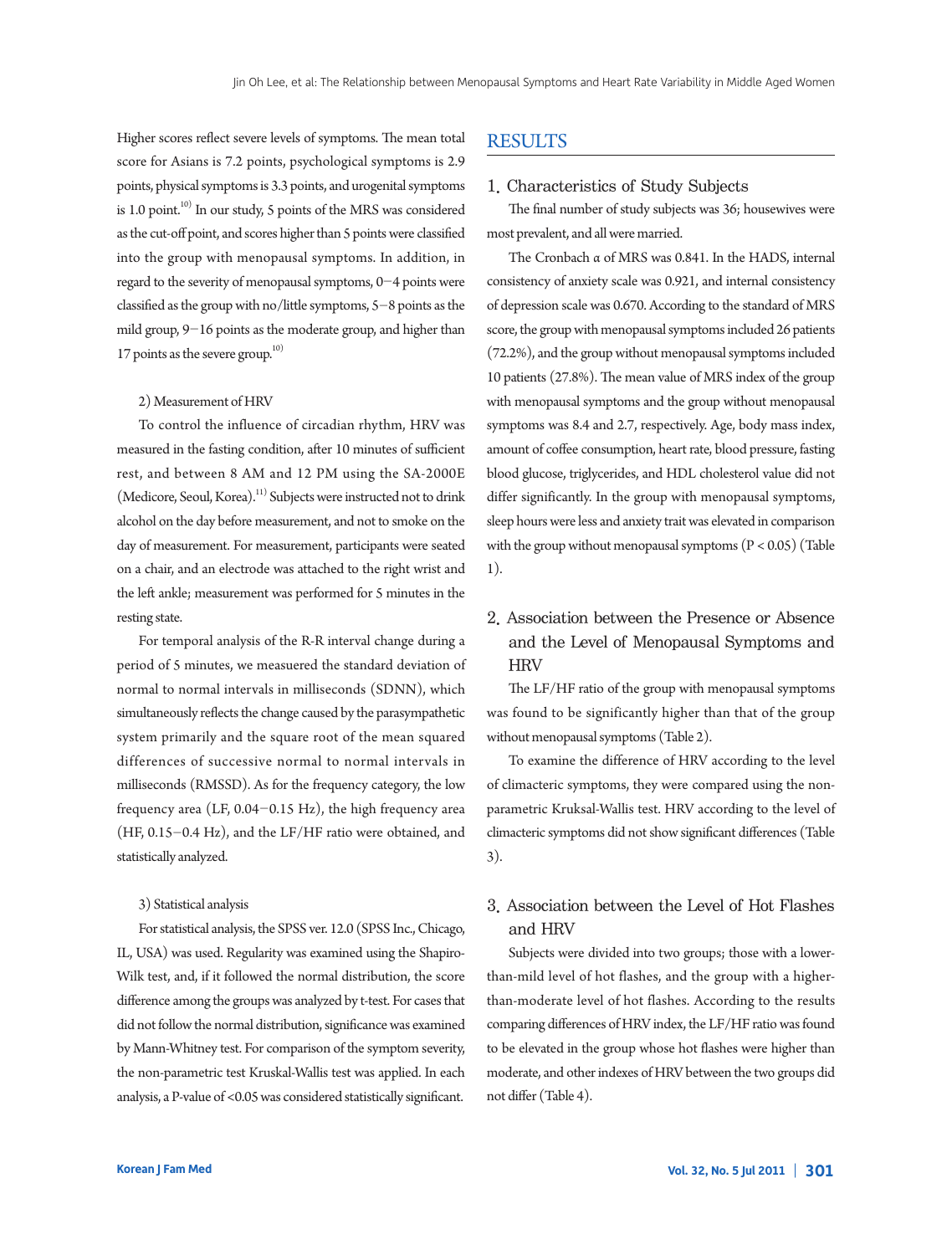| Characteristics                  | Asymptomatic women (MRS < 5)<br>Symptomatic women ( $MRS \geq 5$ )<br>$(n = 10)$<br>$(n = 26)$ |                    | $P-value^*$       |
|----------------------------------|------------------------------------------------------------------------------------------------|--------------------|-------------------|
| Age $(y)$                        | $50.20 \pm 0.85$                                                                               | $51.42 \pm 0.49$   | $0.543^{\dagger}$ |
| Body mass index $(kg/m^2)$       | $25.48 \pm 4.17$                                                                               | $23.06 \pm 2.02$   | $0.108*$          |
| Duration of amenorrhea (mo)      | $22.20 \pm 3.69$                                                                               | $16.38 \pm 2.31$   | $0.209^{\dagger}$ |
| Duration of sleep $(h/d)$        | $6.45 \pm 0.17$                                                                                | $5.87 \pm 0.18$    | $0.045^{\dagger}$ |
| Coffee intake (cups/d)           | $1.83 \pm 0.31$                                                                                | $1.41 \pm 0.23$    | $0.241^{\dagger}$ |
| Heart beat (beats/min)           | $64.20 \pm 6.07$                                                                               | $68.35 \pm 12.64$  | $0.330*$          |
| Systolic blood pressure (mm Hg)  | $129.70 \pm 17.41$                                                                             | $107.04 \pm 33.19$ | $0.050*$          |
| Diastolic blood pressure (mm Hg) | $77.70 \pm 12.57$                                                                              | $77.96 \pm 16.26$  | $0.964*$          |
| Fasting blood sugar (mg/dL)      | $91.60 \pm 6.58$                                                                               | $100.57 \pm 43.27$ | $0.523*$          |
| Triglyceride (mg/dL)             | $132.40 \pm 11.22$                                                                             | $117.65 \pm 16.79$ | $0.057^{\dagger}$ |
| High-density lipoprotein (mg/dL) | $55.60 \pm 9.48$                                                                               | $56.55 \pm 14.80$  | $0.855*$          |
| Anxiety score (HADS)             | $1.20 \pm 0.33$                                                                                | $4.38 \pm 0.64$    | $0.004^{\dagger}$ |
| Depression score (HADS)          | $4.60 \pm 2.50$                                                                                | $6.08 \pm 1.94$    | $0.068*$          |

#### Table 1. Baseline characteristics of subjects.

Values are presented as mean ± SD.

MRS: menopause rating scale, HADS: hospital anxiety depression scale.

\*P-values were obtained by t-test. † P-values were obtained by Mann-Whitney test.

Table 2. Heart rate variability of asymptomatic women vs. symptomatic women.

| <b>Characteristics</b>      | Asymptomatic women $(MRS < 5)$<br>$(n = 10)$ | Symptomatic women (MRS $\geq$ 5)<br>$(n = 26)$ | $P-value^*$       |
|-----------------------------|----------------------------------------------|------------------------------------------------|-------------------|
| $SDNN$ (ms)                 | $31.83 \pm 4.17$                             | $40.94 \pm 6.54$                               | 0.411             |
| $RMSSD$ (ms)                | $31.44 \pm 4.96$                             | $32.78 \pm 3.50$                               | 0.837             |
| LF $(ms^2; 0.04 - 0.15 Hz)$ | $228.66 \pm 69.15$                           | $231.88 \pm 66.57$                             | $0.780^{\dagger}$ |
| $HF(ms^2; 0.15-0.04 Hz)$    | $226.24 \pm 59.67$                           | $177.39 \pm 51.20$                             | $0.270^{+}$       |
| LF/HF ratio                 | $1.18 \pm 0.16$                              | $2.45 \pm 0.52$                                | 0.027             |

Values are presented as mean ± SE.

SDNN: standard deviation of normal to normal intervals, RMSSD: square root of the mean squared differences of successive normal to normal intervals, LF/HF: low-frequency/high-frequency.

\*P-values were obtained by t-test. † P-values were obtained by Mann-Whitney test.

## 4. Association between the Level of Sleep Disorders and HRV

not differ (Table 5).

As in hot flash symptoms analysis, subjects were divided into two groups; a lower-than-mild level of sleep disturbance, group and a higher-than-moderate level of sleep disturbance group. According to the results comparing differences of HRV index, the LF/HF ratio in a higher-than-moderate level of sleep disturbance group showed statistically significant elevation. Other indexes did

DISCUSSION

Heart rate is determined by the proprietary autonomy of the sinoatrial node and the autonomic nervous system. The autonomic nervous system, which controls the sinoatrial node,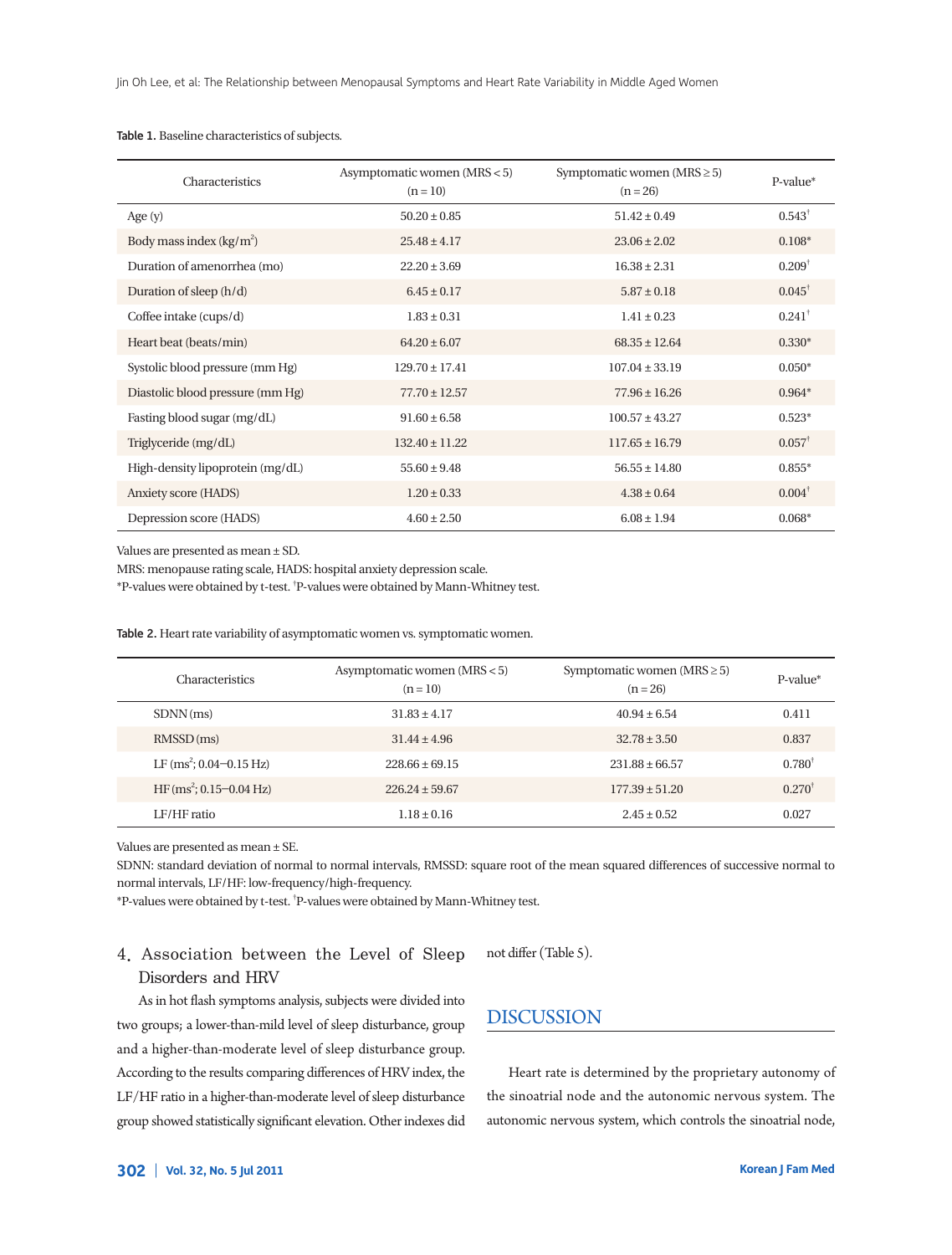| Variable                         | No/little $(n = 10)$ | Mild $(n=9)$      | Moderate $(n = 13)$ | Severe $(n = 4)$   | $P-value^*$ |
|----------------------------------|----------------------|-------------------|---------------------|--------------------|-------------|
| SDNN (ms)                        | $31.83 \pm 4.17$     | $27.78 \pm 2.36$  | $43.68 \pm 8.47$    | $61.61 \pm 32.70$  | 0.373       |
| RMSSD (ms)                       | $31.44 \pm 4.96$     | $22.92 + 1.20$    | $38.82 \pm 6.39$    | $35.34 \pm 3.00$   | 0.122       |
| LF $(ms^2; 0.04 - 0.15 Hz)$      | $228.66 + 69.15$     | $130.77 + 35.51$  | $316.85 + 127.06$   | $179.31 + 73.72$   | 0.725       |
| HF $\rm (ms^2; 0.15-0.04 \, Hz)$ | $226.24 + 59.67$     | $77.78 \pm 17.35$ | $239.28 + 95.19$    | $190.93 \pm 94.88$ | 0.340       |
| LF/HF ratio                      | $1.18 \pm 0.16$      | $2.35 + 0.91$     | $2.65 + 0.82$       | $2.03 \pm 0.99$    | 0.670       |

Table 3. Heart rate variability according to severity of postmenopausal symptoms.

Values are presented as mean ± SE.

SDNN: standard deviation of normal to normal intervals, RMSSD: square root of the mean squared differences of successive normal to normal intervals, LF/HF: low-frequency/high-frequency.

\*P-values by Kruksal-Wallis test.

Table 4. Heart rate variability according to severity of hot flashes.

| Variable                    | No or mild $(n = 21)$ | Moderate or severe $(n = 15)$ | P-value*          |
|-----------------------------|-----------------------|-------------------------------|-------------------|
| SDNN (ms)                   | $29.95 \pm 2.86$      | $50.23 \pm 10.45$             | 0.079             |
| RMSSD (ms)                  | $30.17 \pm 4.29$      | $35.54 \pm 3.23$              | 0.359             |
| LF $(ms^2; 0.04 - 0.15 Hz)$ | $177.31 \pm 37.13$    | $307.54 \pm 110.27$           | $0.522^{\dagger}$ |
| HF $(ms^2; 0.15-0.04 Hz)$   | $202.43 \pm 59.94$    | $176.51 \pm 47.66$            | $0.877^{\dagger}$ |
| LF/HF ratio                 | $1.41 \pm 0.21$       | $3.06 \pm 0.85$               | 0.034             |

Values are presented as mean ± SE.

SDNN: standard deviation of normal to normal intervals, RMSSD: square root of the mean squared differences of successive normal to normal intervals, LF/HF: low-frequency/high-frequency.

\*P-values were obtained by t-test. † P-values were obtained by Mann-Whitney test.

| <b>Table 5.</b> Heart rate variability according to severity of sleep problems. |  |  |  |
|---------------------------------------------------------------------------------|--|--|--|
|                                                                                 |  |  |  |

| Variable                         | No or mild $(n=21)$ | Moderate or severe $(n = 15)$ | $P-value^*$       |
|----------------------------------|---------------------|-------------------------------|-------------------|
| SDNN (ms)                        | $32.65 \pm 2.51$    | $46.46 \pm 11.05$             | 0.241             |
| RMSSD (ms)                       | $30.52 \pm 2.95$    | $35.05 \pm 5.50$              | 0.440             |
| LF $(ms^2; 0.04 - 0.15 Hz)$      | $209.23 \pm 48.78$  | $261.95 + 103.50$             | $0.769^{\dagger}$ |
| HF $\rm (ms^2; 0.15-0.04 \, Hz)$ | $197.06 + 40.70$    | $184.18 \pm 79.61$            | $0.259^{\dagger}$ |
| LF/HF ratio                      | $1.29 + 0.19$       | $3.23 \pm 0.83$               | 0.037             |

Values are presented as mean ± SE.

SDNN: standard deviation of normal to normal intervals, RMSSD: square root of the mean squared differences of successive normal to normal intervals, LF/HF: low-frequency/high-frequency.

\*P-values were obtained by t-test. † P-values were obtained by Mann-Whitney test.

is constantly influenced by diverse changes of environment, and the cyclic interval change of heart rate that appears at that time is referred to as  $HRV<sup>12)</sup>$  Analysis of such HRV, which could be used in assessing the activity level of the autonomic nervous system, could be performed relatively inexpensively; it is noninvasive and quantitative; thus, numerous studies have been conducted. Consequently, the task force of the European Society of Cardiology and the North American Society of Pacing and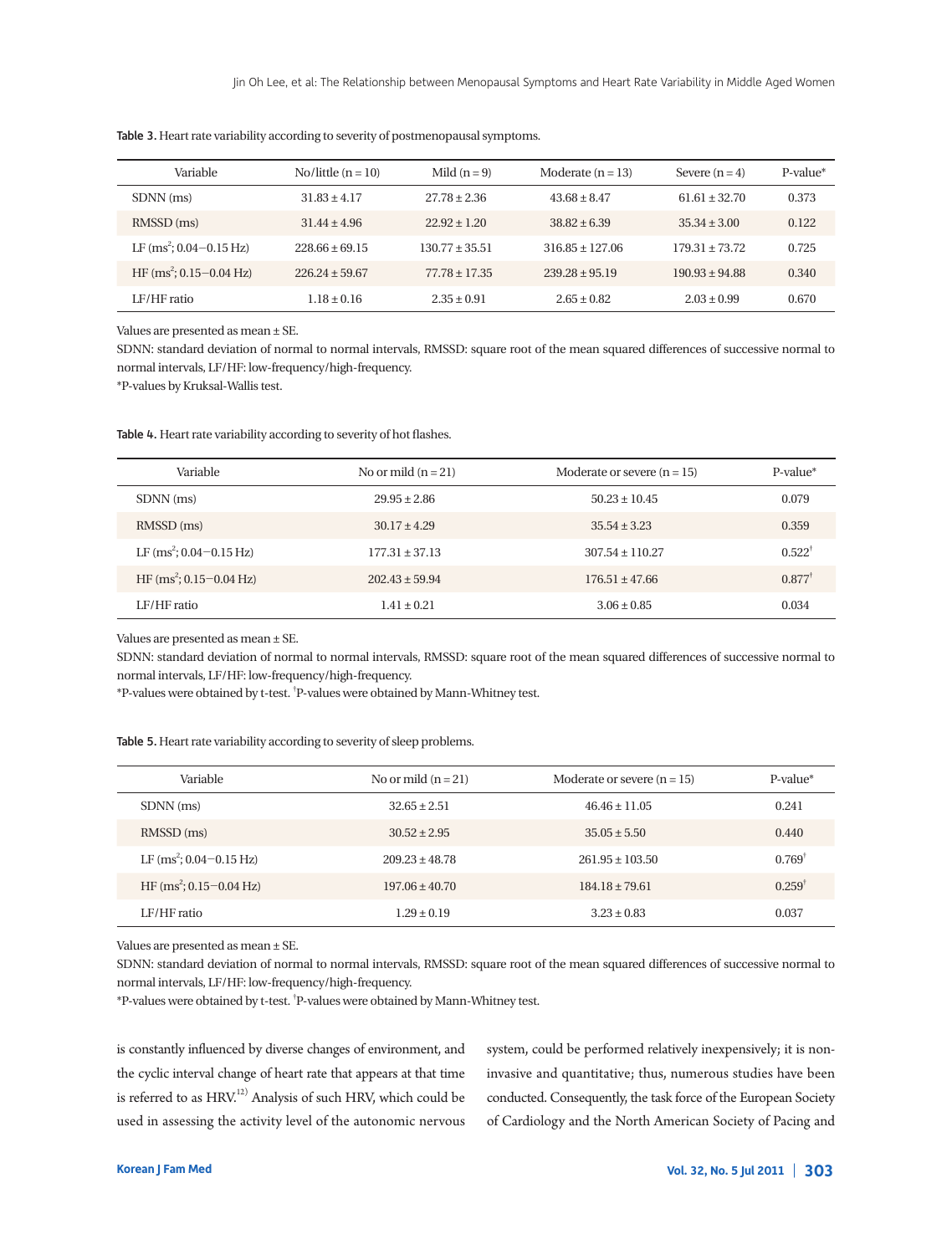Electrophysiology standardized the method for measurement of HRV and its physiological and clinical uses in 1996.<sup>13)</sup> Clinical application of LF is controversial; nonetheless, LF has been used as the index of control of the sinoatrial node of the heart by the sympathetic nerve, and HF as the index of control of the sinoatrial by the vagus nerve. And the LF/HF ratio, which reflects activity of sympathetic nerves, has been used as the index of the balance state of the autonomic nervous system. $14)$  It has been reported that the general characteristic of HRV is shown in general by time domain analysis; nonetheless, frequency domain analysis better shows the balance state of the sympathetic nerve and the parasympathetic nerve. $^{12)}$ 

In this study, the relationship of menopausal symptoms and HRV was examined. In the menopausal group, the LF/HF ratio was found to be significantly elevated in comparison with the group without menopausal symptoms. Until now, studies comparing the HRV of young premenopausal women with that of postmenopausal women have reported that the LF/HF ratio was elevated in postmenopausal women.<sup>14)</sup> However, studies comparing HRV of the group with menopausal symptoms and the group without menopausal symptoms in perimenopausal and postmenopausal woman, such as our research, have not been conducted. Results of this study have shown that the group with menopausal symptoms showed a greater increase in sympathetic nerve activity.

No significant differences of HRV index were observed according to severity of postmenopausal symptoms. Results of this study do not concur with results of a study reported by Ahn et al. in  $2005$ ,<sup>15)</sup> which applied HRV as a standard of climacteric symptoms. They reported that in the group with severe menopausal symptoms, the SDNN and the RMSSD were reduced. Nevertheless, the study by Ahn et al.<sup>15)</sup> has a limitation in that the number of subjects was small  $(n = 16)$ . Our study also has a small number of subjects; thus, it is difficult to draw a concrete conclusion in regard to the association of the level of menopausal symptoms with HRV. Studies with larger number of subjects will be required in the future.

According to our results that show the association of the 11 subcategories of the MRS and the index of HRV, the LF/HF ratio was found to increase in the group whose levels of hot flashes and sleep disorders were higher than moderate. The results concur with results reported by Hoikkala et al.<sup>16)</sup> in 2009 that showed the normalized LF and normalized HF value were different by the level of hot flashes. In addition, although direct comparison is difficult, the findings are similar to those of the study by Rebecca et al. in 2009, which was on hot flashes and control of the heart by the vagus nerve and showed that HF decreased when hot flashes were severe. Other studies and ours found that, according to hot flash symptoms, one of which is menopausal symptoms, imbalance of the autonomic nervous system such as reduction of the activity level of the parasympathetic nerve may be present. The mechanism of postmenopausal sleep disorders has not been elucidated. However, several studies speculate that hot flashes induce wakefulness during sleep, resulting in chronic sleep deprivation and fatigue.<sup>17)</sup> Consequently, deterioration of the sleep quality lowers the level of activity of the parasympathetic nerves.<sup>12)</sup> When the autonomic nervous system, which maintains the electrical stability of heart, is impaired, arrhythmia or consequent death may increase.<sup>12)</sup> Therefore, our study found that the level of imbalance of the autonomic nervous system was different by the severity of hot flashes or sleep disorder symptoms.

The group with menopausal symptoms had higher anxiety traits with statistical significance that the group without menopausal symptoms. When postmenopausal physical symptoms manifest, anyone experiences negative self-esteem such as hurt pride, uselessness, lack of self-confidence, etc.; thus, a state of emotional crisis, such as anxiety, depression, etc. may be induced.<sup>18)</sup>

This study has several limitations. First, although 5-minute measurement of HRV has been applied as a useful tool for evaluation of the autonomic nervous system function, which controls the heart, the area of very LF, which directly shows the level of activity of the sympathetic nervous system, could be measured with accuracy using 24-hour measurement.<sup>13)</sup> So, our study measured SDNN and the LF area among measurements of 5-minute HRV; then attempted indirect analysis. For more accurate studies, measurement of 24-hour HRV is required. Second, the number of subjects was not sufficient; thus, the association of the level of menopausal symptoms with HRV was analyzed using a non-parametric testing method. It is suggested that studies on a larger number of subjects should be conducted.

Despite such limitations, our study observed that the presence or absence of menopausal symptoms was associated with HRV. The LH/HF ratio became different depending on the severity